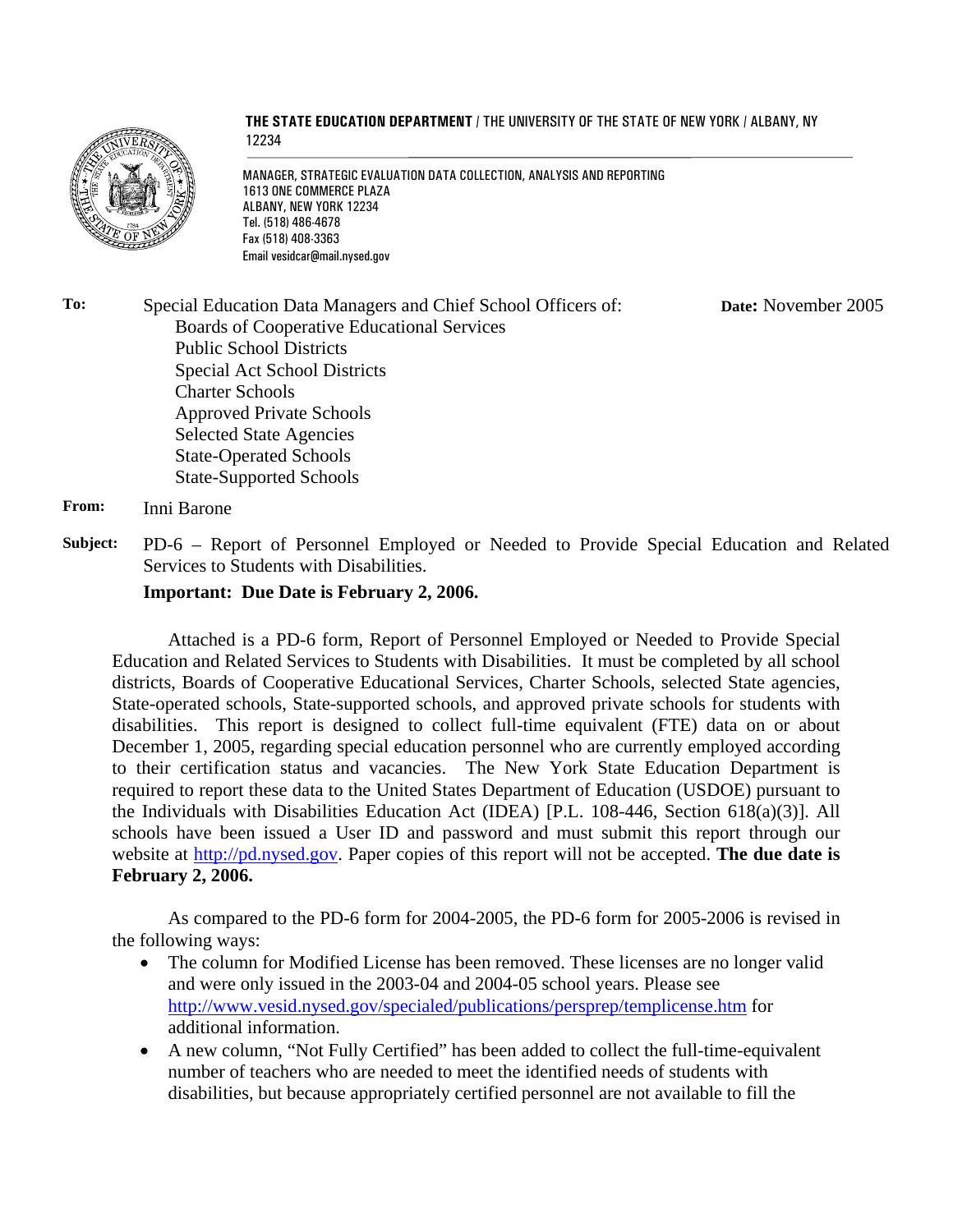position, the position is filled temporarily with not fully certified personnel. Please note, last year's directions were to report such personnel in the "Vacant but Funded Positions" column.

• "Supplementary Certificates" have been added as another credential type to be included in the "Provisional Certification or Initial Certificate" column. For additional information regarding this certificate, please see

http://www.regents.gov/2004Meetings/December2004/1204heppca7.htm

- In some cases two certification/position titles are listed in the same line. These are for the pre and post February 2004 K-12 certificates for disability specific titles (blind/visually impaired, deaf/hearing impaired, speech and language).
- Directions have been revised to direct approved private schools for students with disabilities to report general education teachers who are not certified as special education teachers to be reported in the "Not Fully Certified" column. In previous years, directions were to count such teachers in the "Other Professional Staff" title.
- Teachers of English as a Second Language and Teachers of English as a Second Language-Bilingual are eliminated from list of personnel titles for which data are required.

During the 2005-2006 school year, Strategic Evaluation Data Collection, Analysis and Reporting (SEDCAR) personnel may be available to conduct a limited number of regional training programs regarding the various special education data forms (i.e., the PD forms). If you feel that such training would be useful to the data managers in your area, please contact your local Special Education Training and Resource Center (SETRC). The data collected through the PD forms are used in one or more of the following reports and activities:

- Pocketbook of Goals and Results for Individuals with Disabilities
- Chapter 655 Report to the Governor and the Legislature on the Status of the State's Schools
- Special Education Quality Assurance Reviews
- School District Report Cards
- BOCES Report Cards
- Charter School Report Cards
- Calculations to identify instances of possible race/ethnicity disproportionality
- Other reports required by State or federal statutes
- Evaluation of programs and policies

If you have any questions or are in need of assistance in completing this report, please contact the SEDCAR Unit.

Specific questions regarding certification/licensure requirements should be directed to the Office of Higher Education, Office of Teaching Initiatives at (518) 474-3901 or e-mail your questions to **the transformal englest of the term** also visit their website at http://www.highered.nysed.gov/tcert/ . This office is located at New York State Education Department, 5N Education Building, Albany, New York, 12234.

## Attachment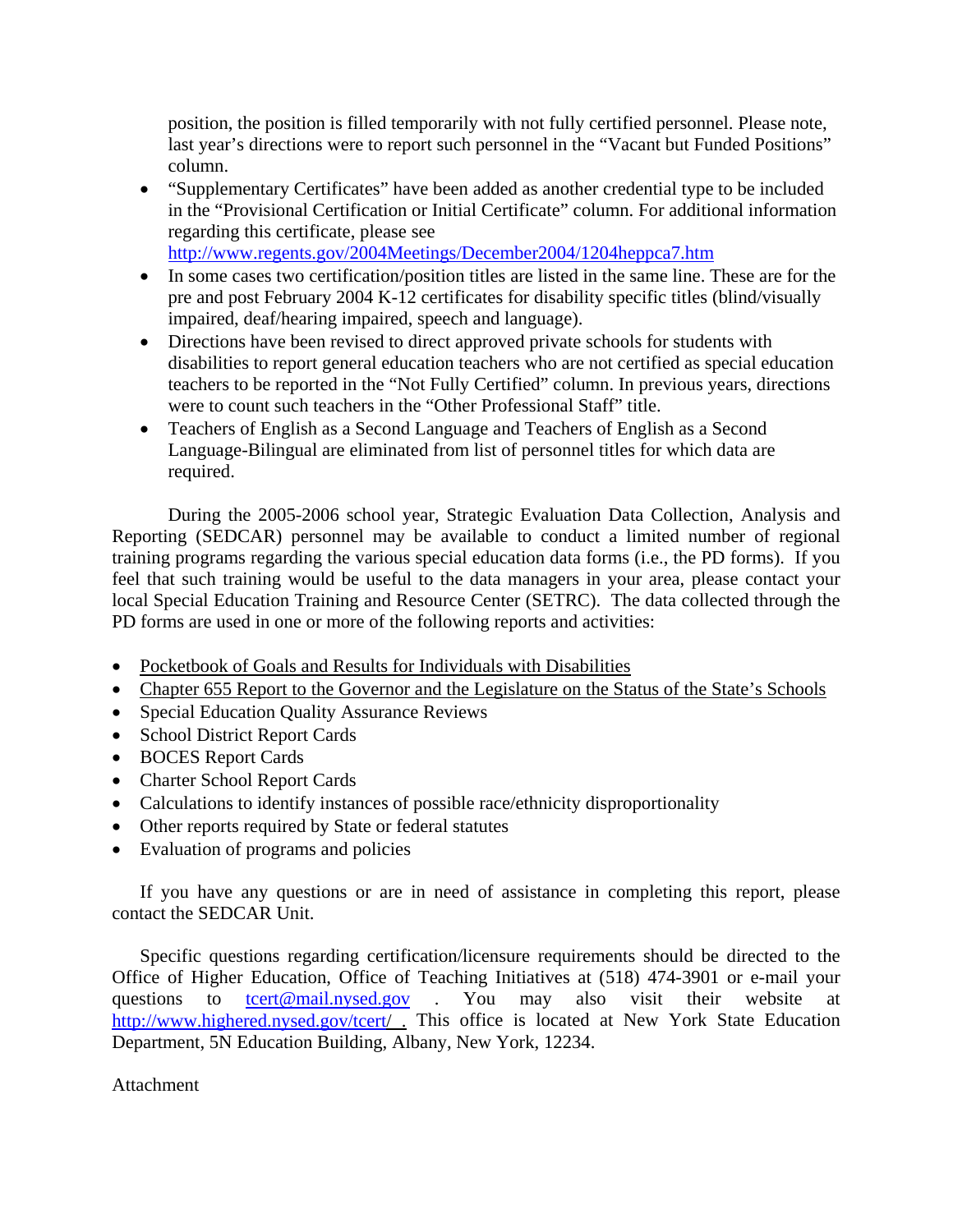# **PD-6 – Report of Personnel Employed or Needed to Provide Special Education and Related Services to Students with Disabilities**

| <i>Instructions:</i> |                                                                            | 1. Submit this report through our website at http://pd.nysed.gov by February 2, 2006.                                                                                                                                                                                                                                                                                                                                                    |  |  |  |  |  |
|----------------------|----------------------------------------------------------------------------|------------------------------------------------------------------------------------------------------------------------------------------------------------------------------------------------------------------------------------------------------------------------------------------------------------------------------------------------------------------------------------------------------------------------------------------|--|--|--|--|--|
|                      |                                                                            | 2. Retain one copy (and supporting documentation) in your district/school/agency for<br>reference and audit purposes. The required retention period ends June 30, 2013.                                                                                                                                                                                                                                                                  |  |  |  |  |  |
|                      | 3. Carefully read the Instructions and Definitions on the following pages. |                                                                                                                                                                                                                                                                                                                                                                                                                                          |  |  |  |  |  |
|                      |                                                                            | 4. If you have questions about this report, please call (518) 486-4678, or e-mail your<br>questions to vesidear@mail.nysed.gov Specific questions regarding certification/<br>licensure requirements should be directed to the Office of Higher Education,<br>Office of Teaching Initiatives at (518) 474-3901 or through e-mail at<br>teert@mail.nysed.gov You may also visit their website at http://www.<br>highered.nysed.gov/tcert/ |  |  |  |  |  |

Check this box if you did not employ or directly contract with any special education or "other personnel" to provide services to students with disabilities, ages 3 to 21, on or about December 1, 2005. If this box is checked, and you have submitted this information through our website at http://pd.nysed.gov your report is complete.

| District/School/Agency Information |  |  |  |  |  |  |  |  |  |  |  |
|------------------------------------|--|--|--|--|--|--|--|--|--|--|--|
| (Enter 12-digit SED Code Below)    |  |  |  |  |  |  |  |  |  |  |  |
|                                    |  |  |  |  |  |  |  |  |  |  |  |
|                                    |  |  |  |  |  |  |  |  |  |  |  |
| DISTRICT/SCHOOL/AGENCY NAME        |  |  |  |  |  |  |  |  |  |  |  |
| <b>ADDRESS</b>                     |  |  |  |  |  |  |  |  |  |  |  |
|                                    |  |  |  |  |  |  |  |  |  |  |  |
|                                    |  |  |  |  |  |  |  |  |  |  |  |

| <b>Contact Person Information *</b> |            |  |  |  |  |  |  |
|-------------------------------------|------------|--|--|--|--|--|--|
| <b>NAME</b>                         |            |  |  |  |  |  |  |
| <b>TITLE</b>                        |            |  |  |  |  |  |  |
| <b>TELEPHONE</b>                    | <b>FAX</b> |  |  |  |  |  |  |
| <b>E-MAIL ADDRESS</b>               |            |  |  |  |  |  |  |

\*All correspondence from SEDCAR will be directed to the contact person identified in the PD web based data entry system at http://pd.nysed.gov Please keep the contact person information current, including the e-mail address as most communication will occur via e-mail.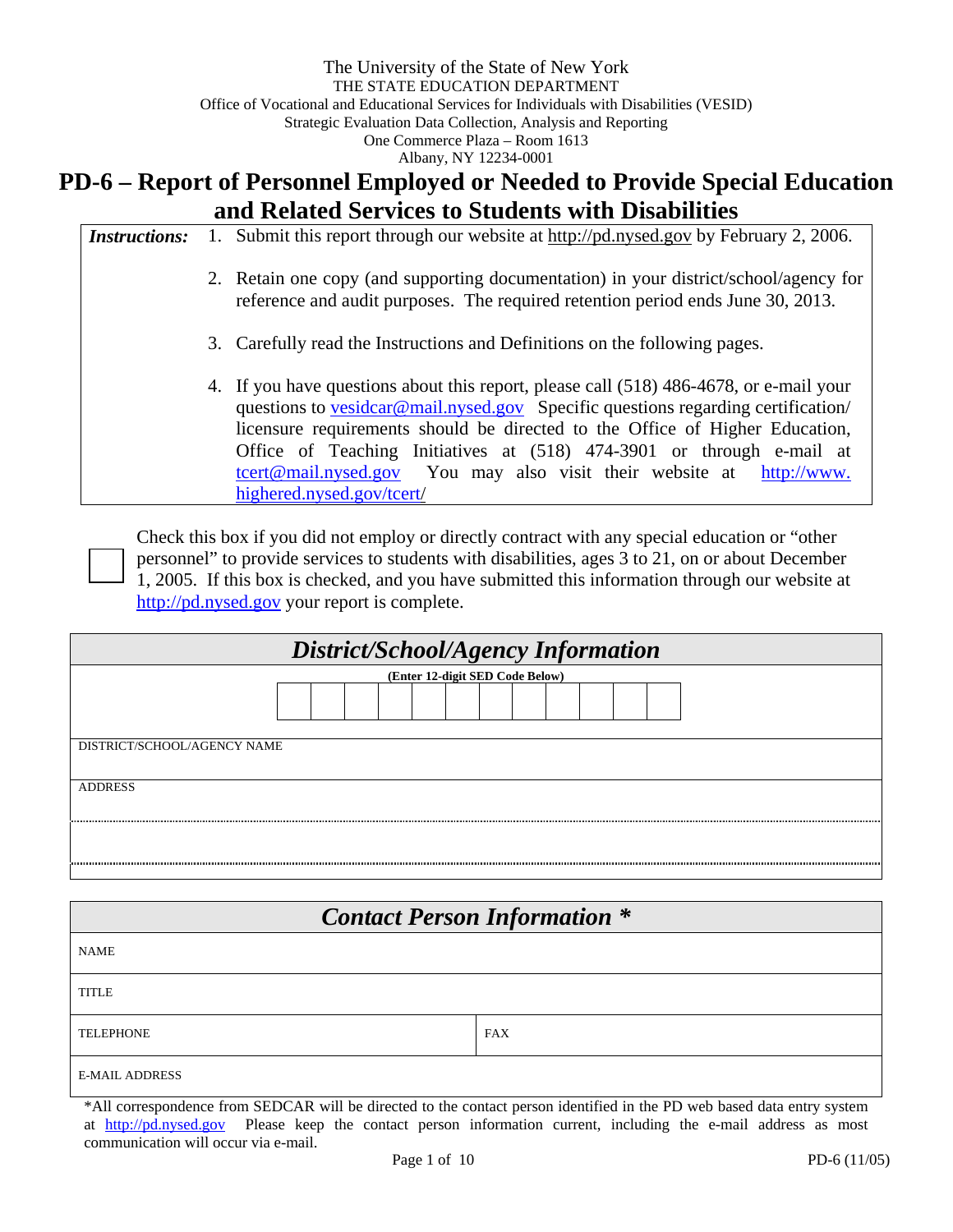## **Instructions and Definitions for completing the PD-6 Report**

- 1. The data entered in this report should reflect special education personnel information on or about December 1, 2005. This report must be submitted to the State Education Department through our website at http://pd.nysed.gov Paper copies of this report will not be accepted.
- 2. Complete Sections A and C for personnel who serve preschool students with disabilities and Sections B and C for personnel who serve school-age students with disabilities. Sections A and B contain a listing of all special education teacher titles, including teaching assistants and teacher aides. Section C contains a listing of all other personnel titles.
- 3. Report information for *all* personnel who were employed or directly contracted with, to provide special education services or programs to students with disabilities, ages 3-21. (In almost all cases, these are the personnel to whom the district/school/agency issues pay checks.) **Please note that all BOCES special education personnel should only be reported by the BOCES, even though school districts contract with BOCES. Also, all staff of approved special education programs should be reported by the approved special education programs and not by schools that contract with the approved special education program for such staff.**
- 4. Report information for *all* special education personnel, regardless of funding source (i.e., Part B of IDEA (federal), State or local).
- 5. Do *not* report personnel providing special education services to children from birth to age two.
- 6. Do *not* report general education teachers who work with preschool or school age students with disabilities unless these teachers were hired specifically to work with students with disabilities.

For example, do *not* report general education teachers who are the grade level or content area teachers of record and provide instruction to students with disabilities in the general education classrooms.

As another example, if approved private schools for students with disabilities employ general education teachers to teach content area curriculum to students with disabilities and if such teachers are certified as special education teachers, they should be reported under the appropriate special education certification category. If they are not certified to teach students with disabilities in special education classrooms, they should be reported under the "Not Fully Certified" column. Please note that in previous years, instructions were provided to report such teachers under "Other Professional Personnel".

- 7. Report information for personnel with bilingual certification or licensure separately from other personnel. One is not a subset of the other.
- 8. Full-Time Equivalency (FTE) is the numeric representation of the extent to which personnel are employed or needed. A full-time teacher should be reported as 1.00 FTE. A part-time teacher working four hours per day (in a six hour day) would be calculated as .67 FTE. For staff who are employed on a per diem or hourly basis as needed during the year, provide the best estimation of their need over a one-year period by adding the total number of hours or days employed, divided by the number of hours or days that would constitute full-time employment for such staff.
- 9. For personnel who are certified/licensed in more than one area, and provide services to students in more than one area, prorate their FTE for each area in which they provide services, so that the total FTE reflects their actual FTE of employment.
- 10. Report the FTE number of personnel in the "Not Fully Certified" column if the position is needed to meet the identified needs of students with disabilities, but because appropriately certified staff are not available to fill the position, it is filled temporarily with not fully certified personnel. Include in this column, long-term substitutes who lack the required certification for the specified title.
- 11. Report the FTE number of funded but unfilled positions in the "Vacant but Funded Positions" column if the position is needed to meet the identified needs of students with disabilities, but appropriately certified personnel are not available to fill the position.
- 12. If you have any questions, please contact the Strategic Evaluation Data Collection, Analysis and Reporting (SEDCAR) unit by telephoning (518) 486-4678. You may also e-mail your questions to vesidcar@mail.nysed.gov

Specific questions regarding certification/licensure requirements should be directed to the Office of Higher Education, Office of Teaching Initiatives at (518) 474-3901 or through e-mail at tcert@mail.nysed.gov You may also visit their website at http://www.highered.nysed.gov/tcert/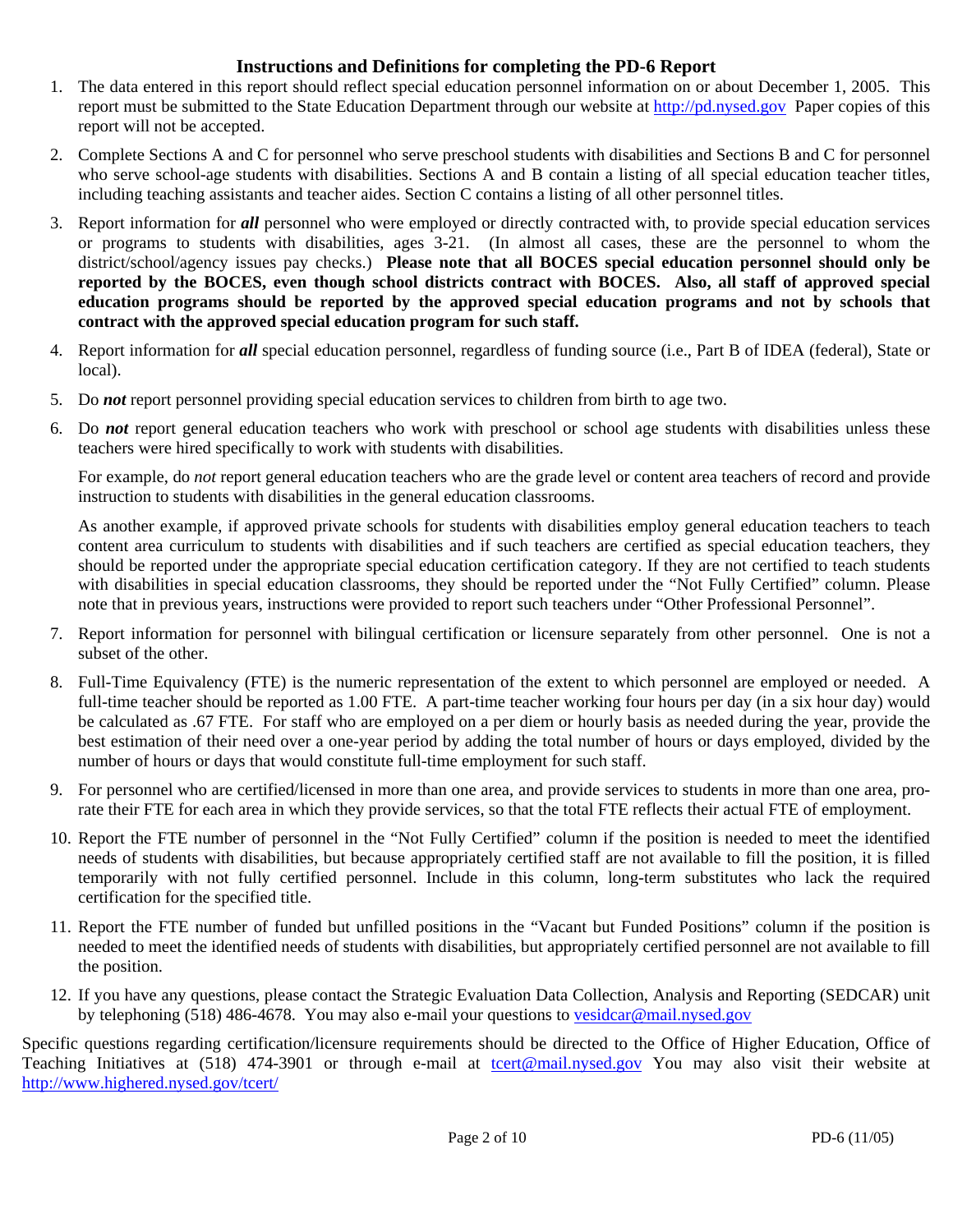## **Column Definitions/Instructions**

| Column      | <b>Item</b>                                                                                                                                                   | <b>Definition/Instructions</b>                                                                                                                                                                                                                                                                                                                                                                                                                                                                                                                            |
|-------------|---------------------------------------------------------------------------------------------------------------------------------------------------------------|-----------------------------------------------------------------------------------------------------------------------------------------------------------------------------------------------------------------------------------------------------------------------------------------------------------------------------------------------------------------------------------------------------------------------------------------------------------------------------------------------------------------------------------------------------------|
| $\mathbf A$ | <b>Permanent</b><br>Certification/<br><b>Licensure or</b><br><b>Professional</b><br><b>Certificate</b>                                                        | Report the FTE number of personnel who have Permanent Certification or Professional<br>Certification, pursuant to sections 80-2 and 80-3 of the Regulations of the Commissioner of<br>Education or the required license, in the specified personnel category. Also report in this<br>column, long-term substitutes who have the required certification and all staff who do not<br>require certification or licensure to meet existing State standards (or for whom no State<br>standards exist, i.e., teacher aides, non-professional staff, etc.)       |
| B           | <b>Provisional</b><br><b>Certification or</b><br><b>Initial</b><br><b>Certificate</b>                                                                         | Report the FTE number of personnel who have Provisional Certification or Initial Certificate,<br>pursuant to sections 80-2 and 80-3 of the Regulations of the Commissioner of Education, in the<br>specified personnel category. The following credentials should also be included in this<br>category: Supplementary Certificates; Transition B Certificates; Internship Certificates;<br>Exchange Permits; Conditional Provisional Certificates; Conditional Initial Certificates; and<br>long term substitutes working towards required certification. |
| $\mathbf C$ | <b>Temporary</b><br>Licenses,<br><b>Continuing</b><br><b>Certificates or</b><br>Level I, II, III<br><b>or</b><br><b>Preprofessional</b><br><b>Certificate</b> | This column is for reporting the number of Teaching Assistants only. Report the FTE number<br>of personnel with a Level I, II, III or Preprofessional Certificate. Also include in this column<br>the FTE number of personnel for whom a temporary license or a continuing certificate has been<br>requested and issued by the Department.                                                                                                                                                                                                                |
| D           | <b>Not Fully</b><br><b>Certified</b>                                                                                                                          | Report the FTE number of personnel in positions that are needed to meet the identified needs of<br>students with disabilities, but because appropriately certified personnel are not available to fill<br>the position, the position is filled temporarily with not fully certified personnel. Include in this<br>column, long-term substitutes who lack the required certification for the specified title. Also<br>report in this column teaching assistants who are not fully certified.                                                               |
| E           | Vacant, but<br><b>Funded</b><br><b>Positions</b>                                                                                                              | Report the FTE number of funded positions that are unfilled in this column if the positions are<br>needed to meet the identified needs of students with disabilities, but appropriately certified<br>personnel are not available to fill the positions. Do not report personnel included in Columns A,<br>B, C, D in this count. Also, this item should not reflect the number of additional personnel that<br>may be "desirable" but are not currently required or funded.                                                                               |
| $\mathbf F$ | <b>Current</b><br><b>Demand</b>                                                                                                                               | For each personnel category, adding the numbers of personnel reported in Columns A-E derives<br>Current Demand. This item should <i>not</i> reflect the number of additional personnel that may be<br>"desirable but are not currently required and funded."                                                                                                                                                                                                                                                                                              |

## **Additional Information Regarding Some Personnel Titles**

#### **Teacher of the Speech and Hearing Handicapped-with SLP License or Teacher of Speech and Language Disabilities-(all grades) with SLP License (Lines 05, 29)**

This category includes certified teachers of the speech and hearing handicapped or teachers of speech and language disabilities who also hold a New York State license as a Speech Language Pathologist (SLP).

### **Non-Professional Staff (Line 67)**

 This personnel category may include secretaries and clerks having special education assignments. This category should **not** be used to report teacher aides. Teacher aides are to be reported in Lines 16, 17, 41 and 42. Do **not** report janitorial and maintenance personnel in this category.

# **The following website will provide you useful information related to certification requirements:**

http://www.highered.nysed.gov/tcert/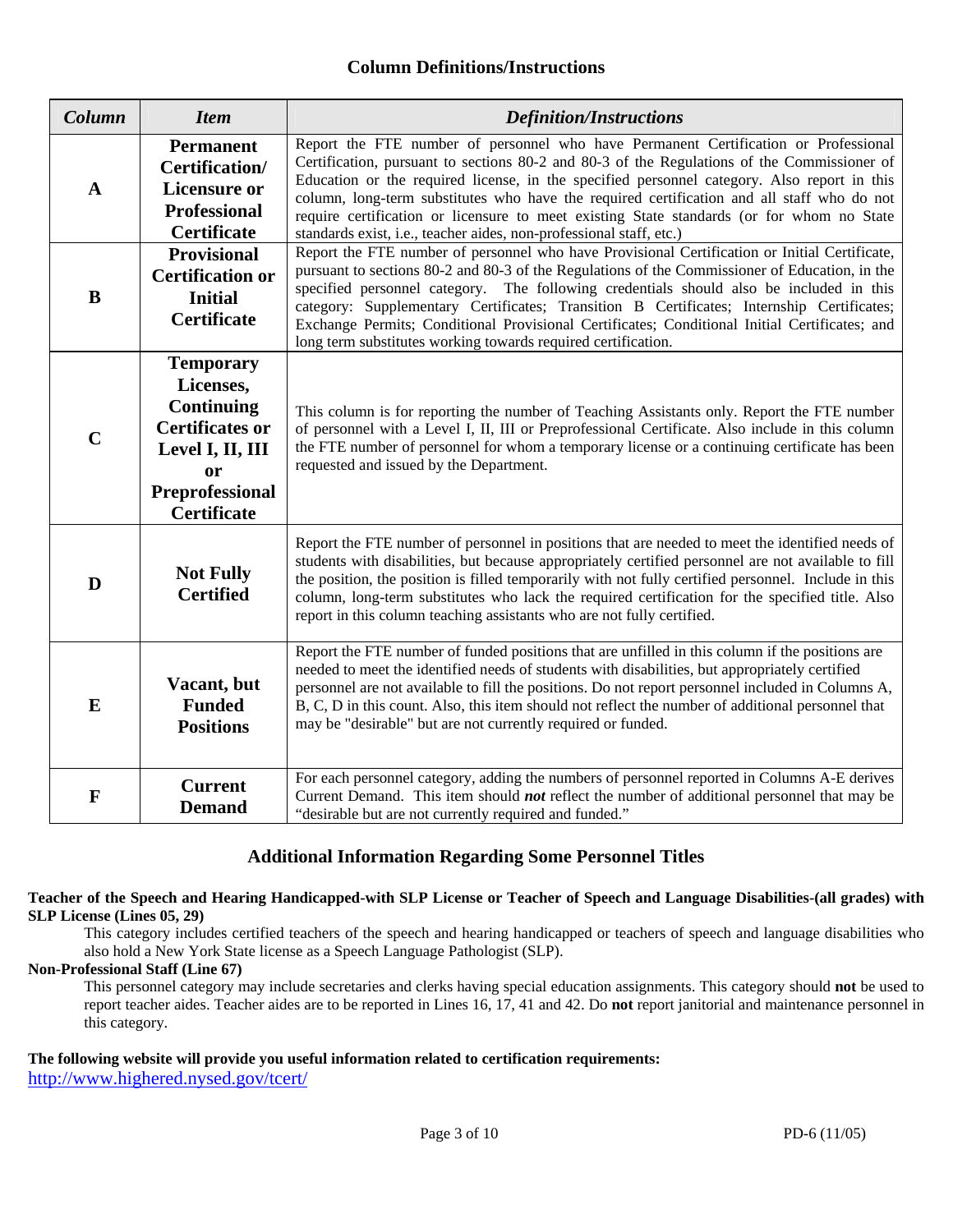# **Report of Personnel Employed or Needed to Provide Special Education and Related Services to Students with Disabilities on or About December 1, 2005**

**Section A (pages 4-5): Special Education Teachers, Teaching Assistants and Teacher Aides Employed or Needed for Preschool Students with Disabilities, on or About December 1, 2005\*** 

| <b>Personnel</b> |                                                                                                                                                                                |                                                                            | <b>Employed or Contracted</b>                                 |                                                                                                                 |                                 |                                    |                                                 |
|------------------|--------------------------------------------------------------------------------------------------------------------------------------------------------------------------------|----------------------------------------------------------------------------|---------------------------------------------------------------|-----------------------------------------------------------------------------------------------------------------|---------------------------------|------------------------------------|-------------------------------------------------|
|                  |                                                                                                                                                                                | A                                                                          | B                                                             | C                                                                                                               | $\mathbf{D}$                    | E                                  | $\mathbf{F}$                                    |
|                  | <b>Certification/License/Position</b>                                                                                                                                          | Permanent<br>Certification/<br>Licensure or<br>Professional<br>Certificate | Provisional<br>Certification or<br><b>Initial Certificate</b> | Temporary Licenses,<br>Continuing<br>Certificates or Level<br>I, II, III or Pre-<br>professional<br>Certificate | Not Fully<br>Certified/Licensed | Vacant, But<br>Funded<br>Positions | Total<br><b>Current Demand</b><br>$(A+B+C+D+E)$ |
| 01               | Preschool Teacher of Special Education                                                                                                                                         |                                                                            |                                                               |                                                                                                                 | Report below on Line<br>02      | below<br>Report<br>on Line 02      |                                                 |
| 02               | Teacher of Students with Disabilities (birth-grade<br>$2)$ **                                                                                                                  |                                                                            |                                                               |                                                                                                                 |                                 |                                    |                                                 |
| 03               | Preschool Teacher of Special Education-Bilingual                                                                                                                               |                                                                            |                                                               |                                                                                                                 | Report below on Line<br>04      | Report below<br>on Line 04         |                                                 |
| 04               | Teacher of Students with Disabilities (birth-grade<br>2)-Bilingual**                                                                                                           |                                                                            |                                                               |                                                                                                                 |                                 |                                    |                                                 |
| 05               | Teacher of the Speech and Hearing<br>Handicapped (with SLP License) /<br>Teacher of Speech and Language Disabilities (all<br>grades) (with SLP License)**                      |                                                                            |                                                               |                                                                                                                 |                                 |                                    |                                                 |
| 06               | Teacher of the Speech and Hearing<br>Handicapped (Certified Only)/<br>Teacher of Speech and Language Disabilities (all<br>grades) (Certified Only)**                           |                                                                            |                                                               |                                                                                                                 |                                 |                                    |                                                 |
| 07               | Teacher of the Speech and Hearing<br>Handicapped (with SLP License)-Bilingual/<br>Teacher of Speech and Language Disabilities (all<br>grades) (with SLP License) - Bilingual** |                                                                            |                                                               |                                                                                                                 |                                 |                                    |                                                 |

\*All personnel reported in Columns A-F are to be reported in terms of "Full-Time-Equivalency".

\*\*New certification standards for these titles went into effect February 2, 2004 (see section 80-3 of the Regulations of the Commissioner of Education).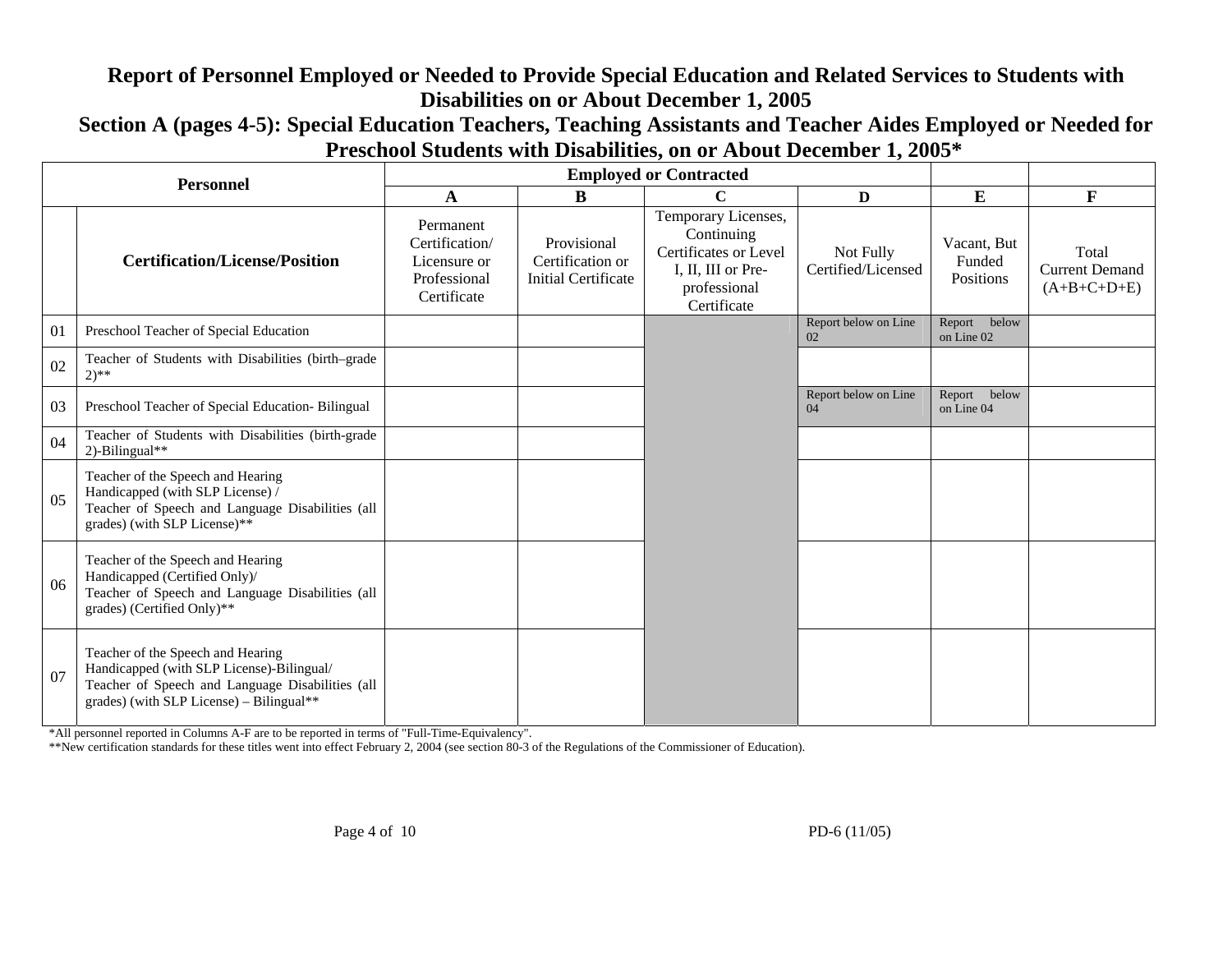| <b>Personnel</b> |                                                                                                                                                                           |                                                                            | <b>Employed or Contracted</b>                                 |                                                                                                                |                                 |                                    |                                                 |
|------------------|---------------------------------------------------------------------------------------------------------------------------------------------------------------------------|----------------------------------------------------------------------------|---------------------------------------------------------------|----------------------------------------------------------------------------------------------------------------|---------------------------------|------------------------------------|-------------------------------------------------|
|                  |                                                                                                                                                                           | $\mathbf{A}$                                                               | $\bf{B}$                                                      | $\mathbf C$                                                                                                    | D                               | E                                  | $\mathbf F$                                     |
|                  | <b>Certification/License/Position</b>                                                                                                                                     | Permanent<br>Certification/<br>Licensure or<br>Professional<br>Certificate | Provisional<br>Certification or<br><b>Initial Certificate</b> | Temporary Licenses,<br>Continuing<br>Certificates or Level<br>I, II, III or<br>Preprofess-ional<br>Certificate | Not Fully<br>Certified/Licensed | Vacant, But<br>Funded<br>Positions | Total<br><b>Current Demand</b><br>$(A+B+C+D+E)$ |
| 08               | Teacher of the Speech and Hearing<br>Handicapped (Certified Only)-Bilingual/<br>Teacher of Speech and Language Disabilities (all<br>grades) (Certified Only)- Bilingual** |                                                                            |                                                               |                                                                                                                |                                 |                                    |                                                 |
| 0 <sup>9</sup>   | Teacher of the Deaf and Hearing Impaired/<br>Teacher of Deaf and Hard of Hearing (all<br>grades)**                                                                        |                                                                            |                                                               |                                                                                                                |                                 |                                    |                                                 |
| 10               | Teacher of the Deaf and Hearing Impaired-<br>Bilingual/<br>Teacher of Deaf and Hard of Hearing (all grades)-<br>Bilingual**                                               |                                                                            |                                                               |                                                                                                                |                                 |                                    |                                                 |
| 11               | Teacher of the Blind and Partially Sighted/<br>Teacher of the Blind and Visually Impaired (all<br>$grades)$ **                                                            |                                                                            |                                                               |                                                                                                                |                                 |                                    |                                                 |
| 12               | Teacher of the Blind and Partially Sighted -<br>Bilingual/<br>Teacher of the Blind and Visually Impaired (all<br>grades)- Bilingual**                                     |                                                                            |                                                               |                                                                                                                |                                 |                                    |                                                 |
| 13               | Teaching Assistant**                                                                                                                                                      |                                                                            |                                                               |                                                                                                                |                                 |                                    |                                                 |
| 14               | Teaching Assistant - Bilingual**                                                                                                                                          |                                                                            |                                                               |                                                                                                                |                                 |                                    |                                                 |
| 15               | Teacher Aide***                                                                                                                                                           |                                                                            |                                                               |                                                                                                                |                                 |                                    |                                                 |
| 16               | Teacher Aide - Bilingual***                                                                                                                                               |                                                                            |                                                               |                                                                                                                |                                 |                                    |                                                 |

## **Section A-Continued (pages 4-5): Special Education Teachers, Teaching Assistants and Teacher Aides Employed or Needed for Preschool Students with Disabilities, on or About December 1, 2005\***

\*All personnel reported in Columns A-H are to be reported in terms of "Full-Time-Equivalency".

\*\*New certification standards for these titles went into effect February 2, 2004 (see section 80-3 of the Regulations of the Commissioner of Education).

\*\*\*Report teacher aides in Column A.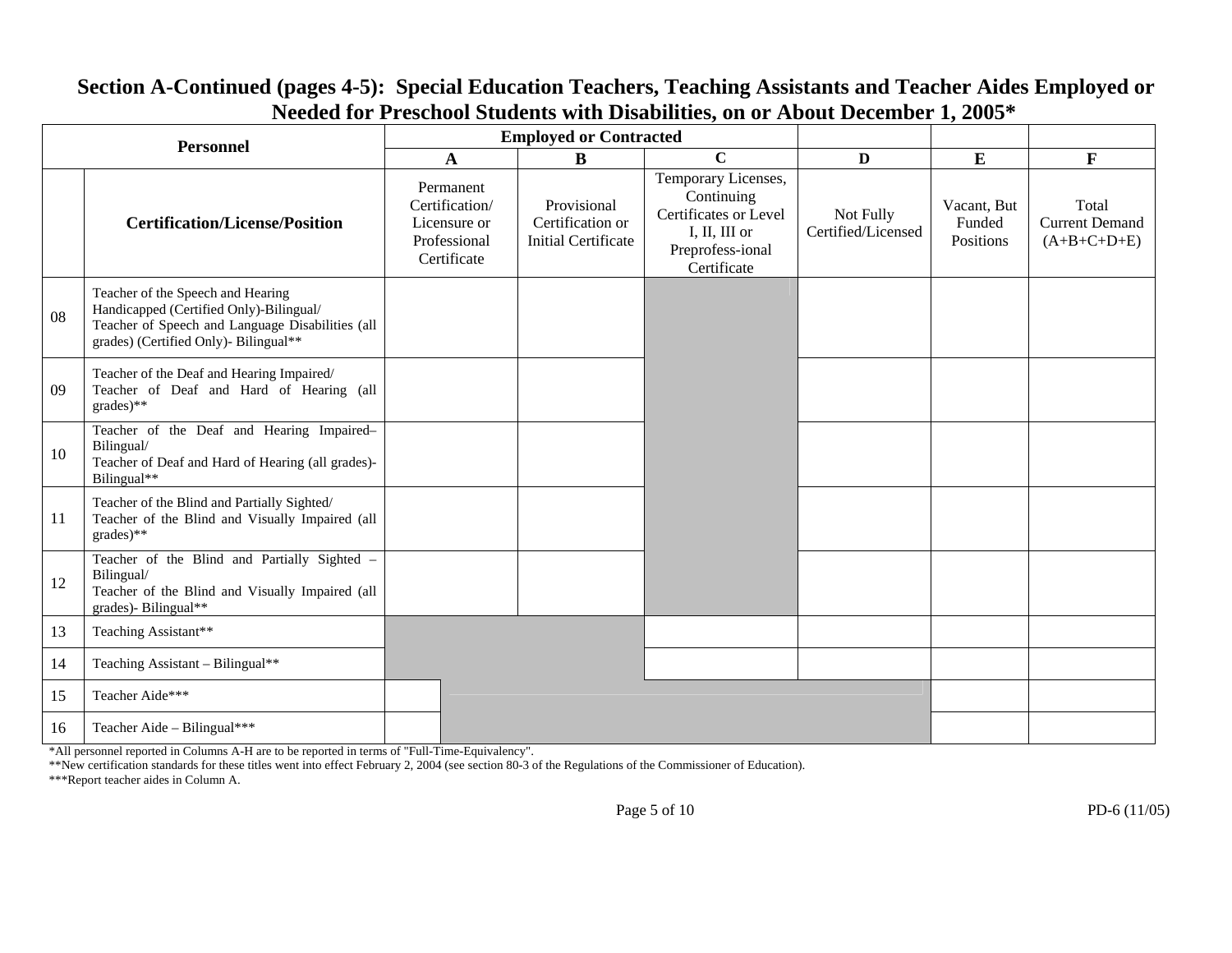| <b>Personnel</b> |                                                                                       | 0                                                                          | <b>Employed or Contracted</b>                             |                                                                                                                   |                                    |                                    |                                                 |
|------------------|---------------------------------------------------------------------------------------|----------------------------------------------------------------------------|-----------------------------------------------------------|-------------------------------------------------------------------------------------------------------------------|------------------------------------|------------------------------------|-------------------------------------------------|
|                  |                                                                                       | A                                                                          | B                                                         | $\overline{c}$                                                                                                    | D                                  | E                                  | $\mathbf{F}$                                    |
|                  | <b>Certification/License/Position</b>                                                 | Permanent<br>Certification/<br>Licensure or<br>Professional<br>Certificate | Provisional<br>Certification<br>or Initial<br>Certificate | Temporary<br>Licenses,<br>Continuing<br>Certificates or<br>Level I, II, III or<br>Preprofess-ional<br>Certificate | Not Fully<br>Certified/Licensed    | Vacant, But<br>Funded<br>Positions | Total<br><b>Current Demand</b><br>$(A+B+C+D+E)$ |
| 17               | Teacher of Students with Disabilities (birth-grade<br>$2)$ **                         |                                                                            |                                                           |                                                                                                                   |                                    |                                    |                                                 |
| 18               | Teacher of Students with Disabilities (birth-grade<br>2)-Bilingual**                  |                                                                            |                                                           |                                                                                                                   |                                    |                                    |                                                 |
| 19               | Teacher of Special Education                                                          |                                                                            |                                                           |                                                                                                                   | Report below on Lines<br>$21 - 28$ | Report below<br>on Lines 21-       |                                                 |
| 20               | Teacher of Special Education-Bilingual                                                |                                                                            |                                                           |                                                                                                                   |                                    | 28                                 |                                                 |
| 21               | Teacher of Students with Disabilities (grades 1-<br>$6)$ **                           |                                                                            |                                                           |                                                                                                                   |                                    |                                    |                                                 |
| 22               | Teacher of Students with Disabilities (grades 1-6)-<br>Bilingual**                    |                                                                            |                                                           |                                                                                                                   |                                    |                                    |                                                 |
| 23               | Teacher of Students with Disabilities (grades 5-9)<br>Content Specialist**            |                                                                            |                                                           |                                                                                                                   |                                    |                                    |                                                 |
| 24               | Teacher of Students with Disabilities (grades 5-9)-<br>Content Specialist-Bilingual** |                                                                            |                                                           |                                                                                                                   |                                    |                                    |                                                 |
| 25               | Teacher of Students with Disabilities (grades 5-9)<br>Generalist**                    |                                                                            |                                                           |                                                                                                                   |                                    |                                    |                                                 |
| 26               | Teacher of Students with Disabilities (grades 5-9)<br>Generalist-Bilingual**          |                                                                            |                                                           |                                                                                                                   |                                    |                                    |                                                 |
| 27               | Teacher of Students with Disabilities (grades 7-<br>$12)**$                           |                                                                            |                                                           |                                                                                                                   |                                    |                                    |                                                 |
| 28               | Teacher of Students with Disabilities (grades 7-12)-<br>Bilingual**                   |                                                                            |                                                           |                                                                                                                   |                                    |                                    |                                                 |

## **Section B (pages 6-8): Special Education Teachers, Teaching Assistants and Teacher Aides Employed or Needed for School-Age Students with Disabilities, on or About December 1, 2005\***

\*All personnel reported in Columns A-H are to be reported in terms of "Full-Time-Equivalency".

\*\*New certification standards for these titles went into effect February 2, 2004 (see section 80-3 of the Regulations of the Commissioner of Education).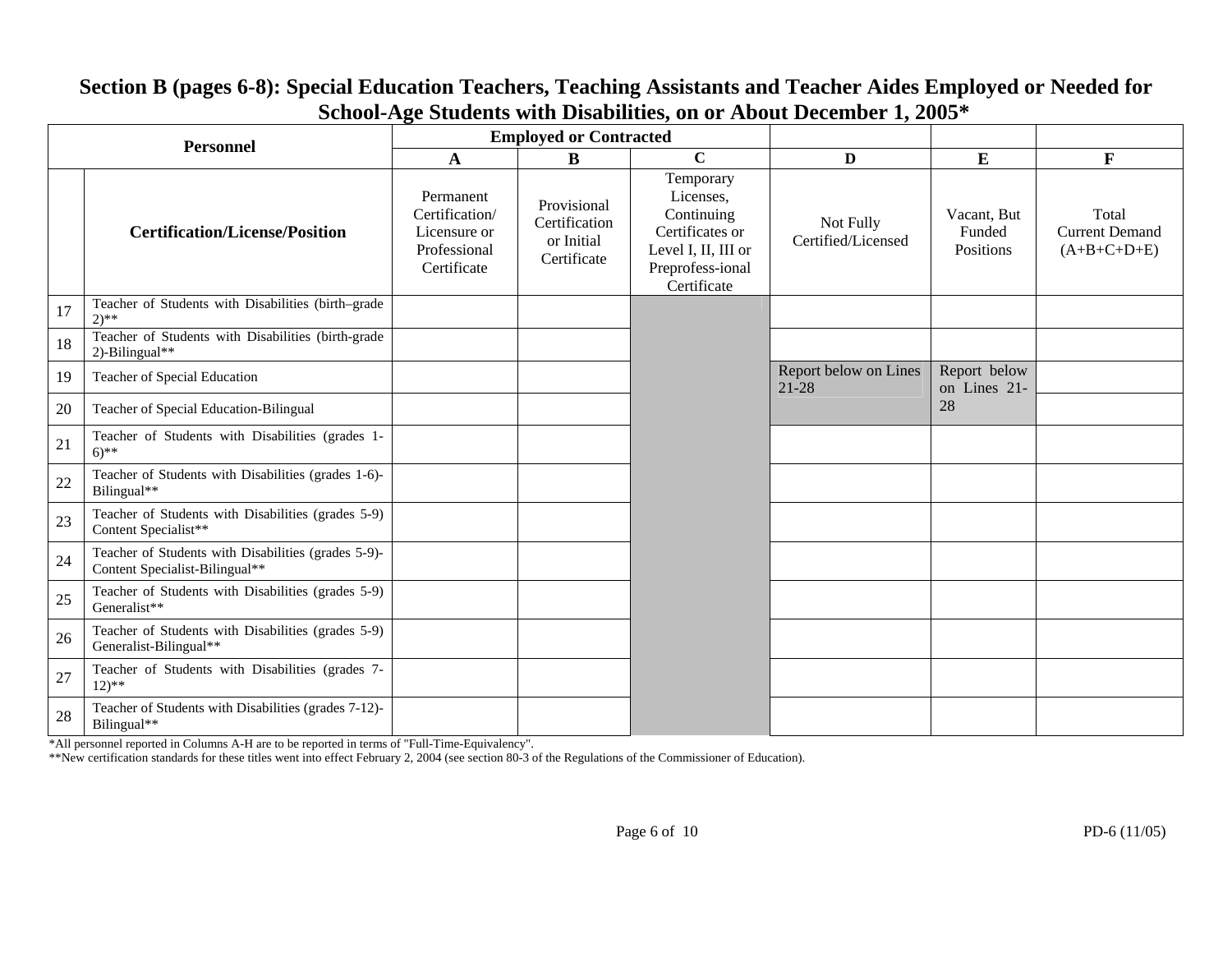#### **Employed or Contracted Personnel** <br> **A A B C DD E F Certification/License/Position** Permanent Certification/ Licensure or Professional Certificate Provisional Certification or Initial Certificate Temporary Licenses, Continuing Certificates or Level I, II, III or Preprofessional Certificate Not Fully Certified/Licensed Vacant, But Funded Positions Total Current Demand  $(A+B+C+D+E)$ 29 Teacher of the Speech and Hearing Handicapped (with SLP License)/ Teacher of Speech and Language Disabilities (all grades) (with SLP License)\*\* 30 Teacher of the Speech and Hearing Handicapped (Certified Only)/ Teacher of Speech and Language Disabilities (all grades) (Certified Only)\*\* 31 Teacher of the Speech and Hearing Handicapped (with SLP License)-Bilingual/ Teacher of Speech and Language Disabilities (all grades) (with SLP License) – Bilingual\*\* 32 Teacher of the Speech and Hearing Handicapped (Certified Only)-Bilingual/ Teacher of Speech and Language Disabilities (all grades) (Certified Only)- Bilingual\*\* 33 Teacher of the Deaf and Hearing Impaired/ Teacher of the Deaf and Hard of Hearing (all grades)\*\*

# **Section B- Continued (pages 6-8): Special Education Teachers, Teaching Assistants and Teacher Aides Employed or Needed for School-Age Students with Disabilities, on or About December 1, 2005\***

\*All personnel reported in Columns A-H are to be reported in terms of "Full-Time-Equivalency".

\*\*New certification standards for these titles went into effect February 2, 2004 (see section 80-3 of the Regulations of the Commissioner of Education).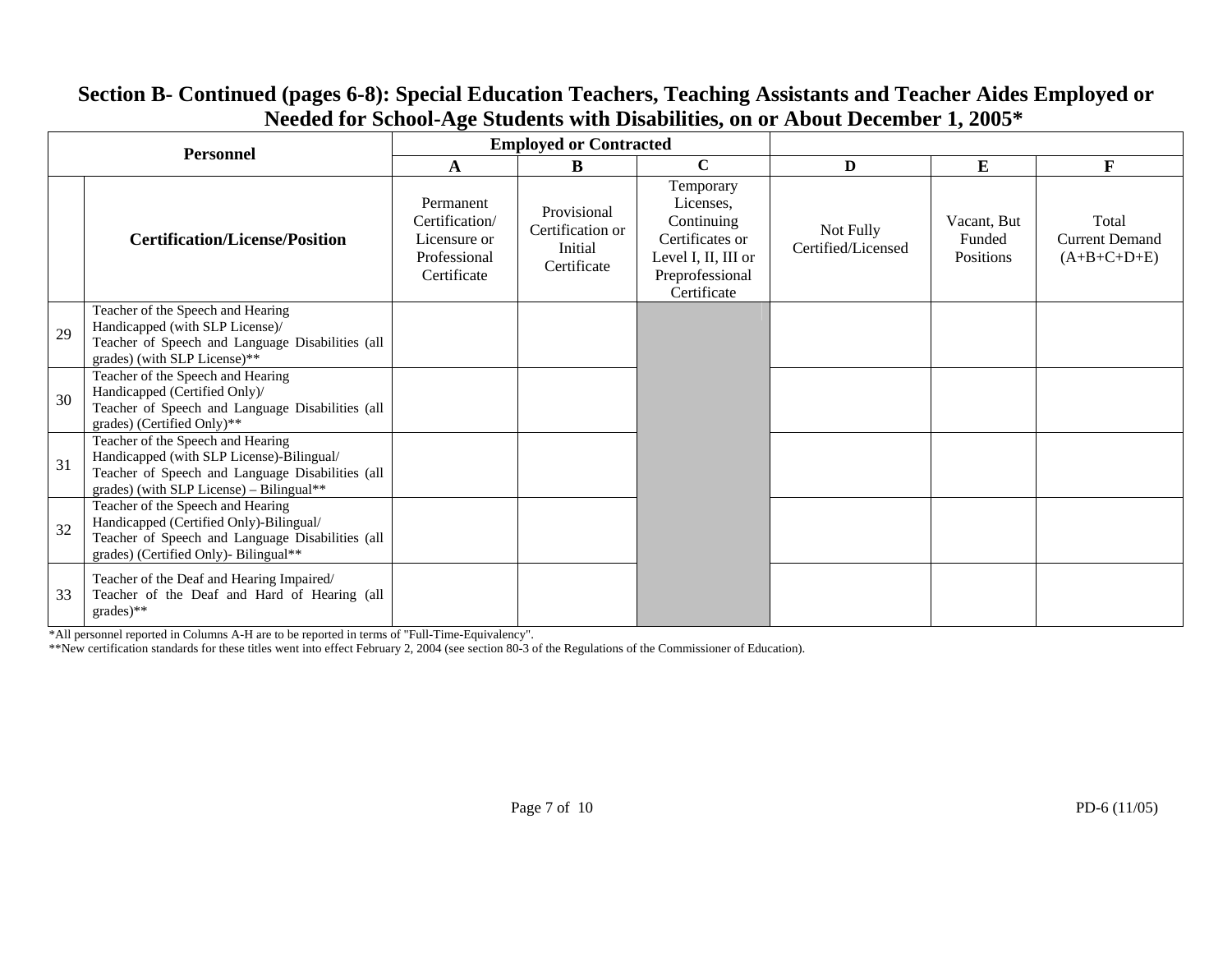| <b>Personnel</b> |                                                                                                                                       |                                                                            | <b>Employed or Contracted</b>                             |                                                                                                                  |                                 |                                    |                                                 |
|------------------|---------------------------------------------------------------------------------------------------------------------------------------|----------------------------------------------------------------------------|-----------------------------------------------------------|------------------------------------------------------------------------------------------------------------------|---------------------------------|------------------------------------|-------------------------------------------------|
|                  |                                                                                                                                       | A                                                                          | B                                                         | $\mathbf C$                                                                                                      | $\mathbf{D}$                    | $\bf{E}$                           | $\mathbf{F}$                                    |
|                  | <b>Certification/License/Position</b>                                                                                                 | Permanent<br>Certification/<br>Licensure or<br>Professional<br>Certificate | Provisional<br>Certification or<br>Initial<br>Certificate | Temporary<br>Licenses,<br>Continuing<br>Certificates or<br>Level I, II, III or<br>Preprofessional<br>Certificate | Not Fully<br>Certified/Licensed | Vacant, But<br>Funded<br>Positions | Total<br><b>Current Demand</b><br>$(A+B+C+D+E)$ |
| 34               | Teacher of the Deaf and Hearing Impaired-<br>Bilingual/<br>Teacher of Deaf and Hard of Hearing (all grades)-<br>Bilingual**           |                                                                            |                                                           |                                                                                                                  |                                 |                                    |                                                 |
| 35               | Teacher of the Blind and Partially Sighted/<br>Teacher of the Blind and Visually Impaired (all<br>grades)**                           |                                                                            |                                                           |                                                                                                                  |                                 |                                    |                                                 |
| 36               | Teacher of the Blind and Partially Sighted -<br>Bilingual/<br>Teacher of the Blind and Visually Impaired (all<br>grades)- Bilingual** |                                                                            |                                                           |                                                                                                                  |                                 |                                    |                                                 |
| 37               | Teaching Assistant**                                                                                                                  |                                                                            |                                                           |                                                                                                                  |                                 |                                    |                                                 |
| 38               | Teaching Assistant - Bilingual**                                                                                                      |                                                                            |                                                           |                                                                                                                  |                                 |                                    |                                                 |
| 39               | Teacher Aide***                                                                                                                       |                                                                            |                                                           |                                                                                                                  |                                 |                                    |                                                 |
| 40               | Teacher Aide - Bilingual***                                                                                                           |                                                                            |                                                           |                                                                                                                  |                                 |                                    |                                                 |

# **Section B- Continued (pages 6-8): Special Education Teachers, Teaching Assistants and Teacher Aides Employed or Needed for School Age Students with Disabilities, on or About December 1, 2005\***

\*All personnel reported in Columns A-H are to be reported in terms of "Full-Time-Equivalency".

\*\* New certification standards for these titles went into effect February 2, 2004 (see section 80-3 of the Regulations of the Commissioner of Education).

\*\*\*Report teacher aides in Column A.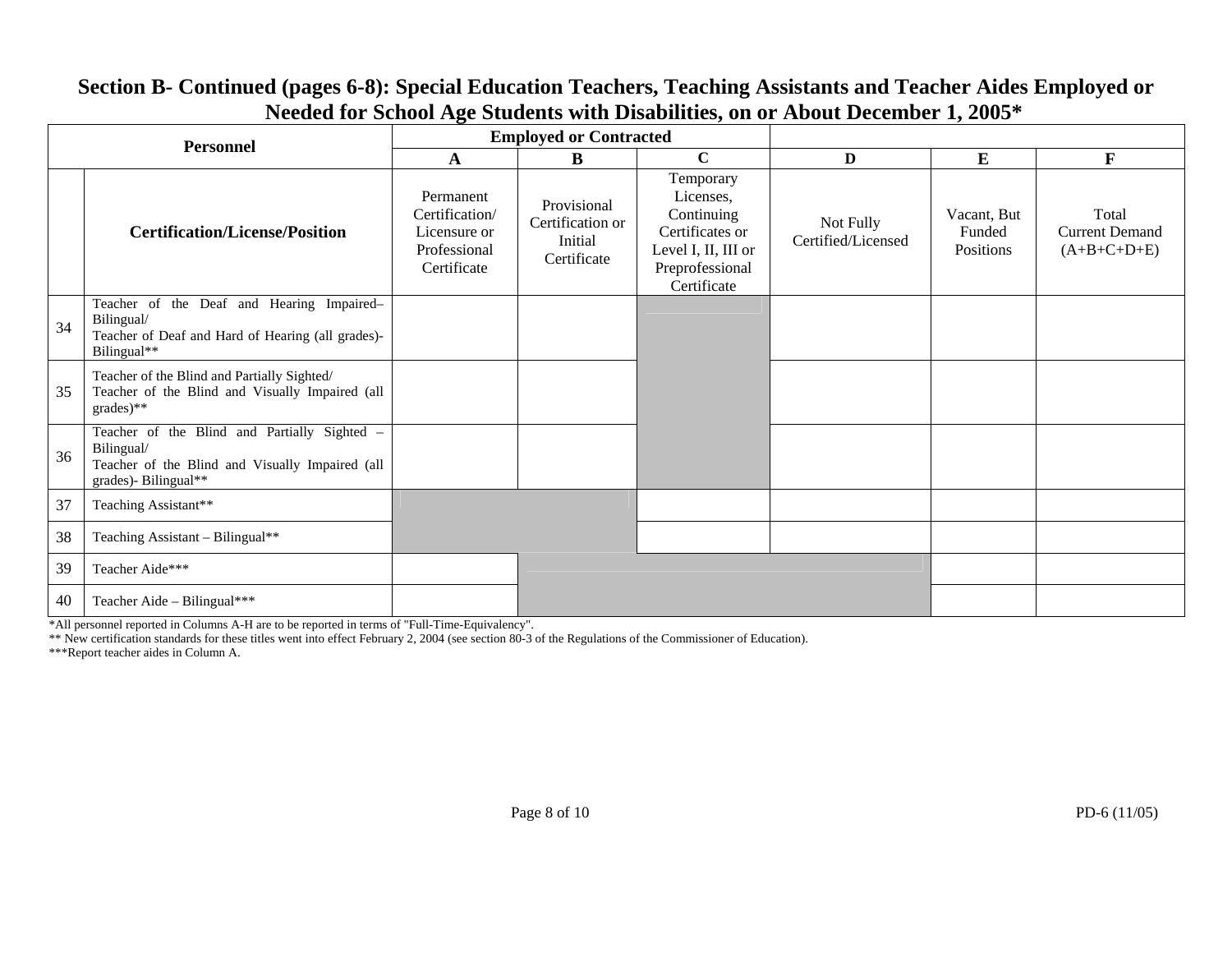| <b>Employed or Contracted</b><br><b>Personnel</b> |                                            |                                                                            |                                                           |                                                                                                                  |                                 |                                    |                                                 |
|---------------------------------------------------|--------------------------------------------|----------------------------------------------------------------------------|-----------------------------------------------------------|------------------------------------------------------------------------------------------------------------------|---------------------------------|------------------------------------|-------------------------------------------------|
|                                                   |                                            | $\mathbf{A}$                                                               | $\bf{B}$                                                  | $\overline{c}$                                                                                                   | $\mathbf D$                     | ${\bf E}$                          | $\mathbf{F}$                                    |
|                                                   | <b>Certification/License/Position</b>      | Permanent<br>Certification/<br>Licensure or<br>Professional<br>Certificate | Provisional<br>Certification or<br>Initial<br>Certificate | Temporary<br>Licenses,<br>Continuing<br>Certificates or<br>Level I, II, III or<br>Preprofessional<br>Certificate | Not Fully<br>Certified/Licensed | Vacant, But<br>Funded<br>Positions | Total<br><b>Current Demand</b><br>$(A+B+C+D+E)$ |
| 41                                                | School Psychologist                        |                                                                            |                                                           |                                                                                                                  |                                 |                                    |                                                 |
| 42                                                | School Psychologist - Bilingual            |                                                                            |                                                           |                                                                                                                  |                                 |                                    |                                                 |
| 43                                                | School Social Worker                       |                                                                            |                                                           |                                                                                                                  |                                 |                                    |                                                 |
| 44                                                | School Social Worker - Bilingual           |                                                                            |                                                           |                                                                                                                  |                                 |                                    |                                                 |
| 45                                                | <b>Rehabilitation Counselor</b>            |                                                                            |                                                           |                                                                                                                  |                                 |                                    |                                                 |
| 46                                                | Audiologist                                |                                                                            |                                                           |                                                                                                                  |                                 |                                    |                                                 |
| 47                                                | Work-Study Coordinator                     |                                                                            |                                                           |                                                                                                                  |                                 |                                    |                                                 |
| 48                                                | Physical Education Teacher                 |                                                                            |                                                           |                                                                                                                  |                                 |                                    |                                                 |
| 49                                                | Physical Education Teacher - Bilingual     |                                                                            |                                                           |                                                                                                                  |                                 |                                    |                                                 |
| 50                                                | <b>Vocational Education Teacher</b>        |                                                                            |                                                           |                                                                                                                  |                                 |                                    |                                                 |
| 51                                                | Vocational Education Teacher-<br>Bilingual |                                                                            |                                                           |                                                                                                                  |                                 |                                    |                                                 |
| 52                                                | Physical Therapist                         |                                                                            |                                                           |                                                                                                                  |                                 |                                    |                                                 |
| 53                                                | Physical Therapist Assistant               |                                                                            |                                                           |                                                                                                                  |                                 |                                    |                                                 |
| 54                                                | Occupational Therapist                     |                                                                            |                                                           |                                                                                                                  |                                 |                                    |                                                 |
| 55                                                | Occupational Therapist Assistant           |                                                                            |                                                           |                                                                                                                  |                                 |                                    |                                                 |

# **Section C (pages 9-10): Other Personnel Employed or Needed to Provide Services to Preschool and School-Age Students with Disabilities, On or About December 1, 2005\***

\*All personnel reported in Columns A-H are to be reported in terms of "Full-Time-Equivalency".